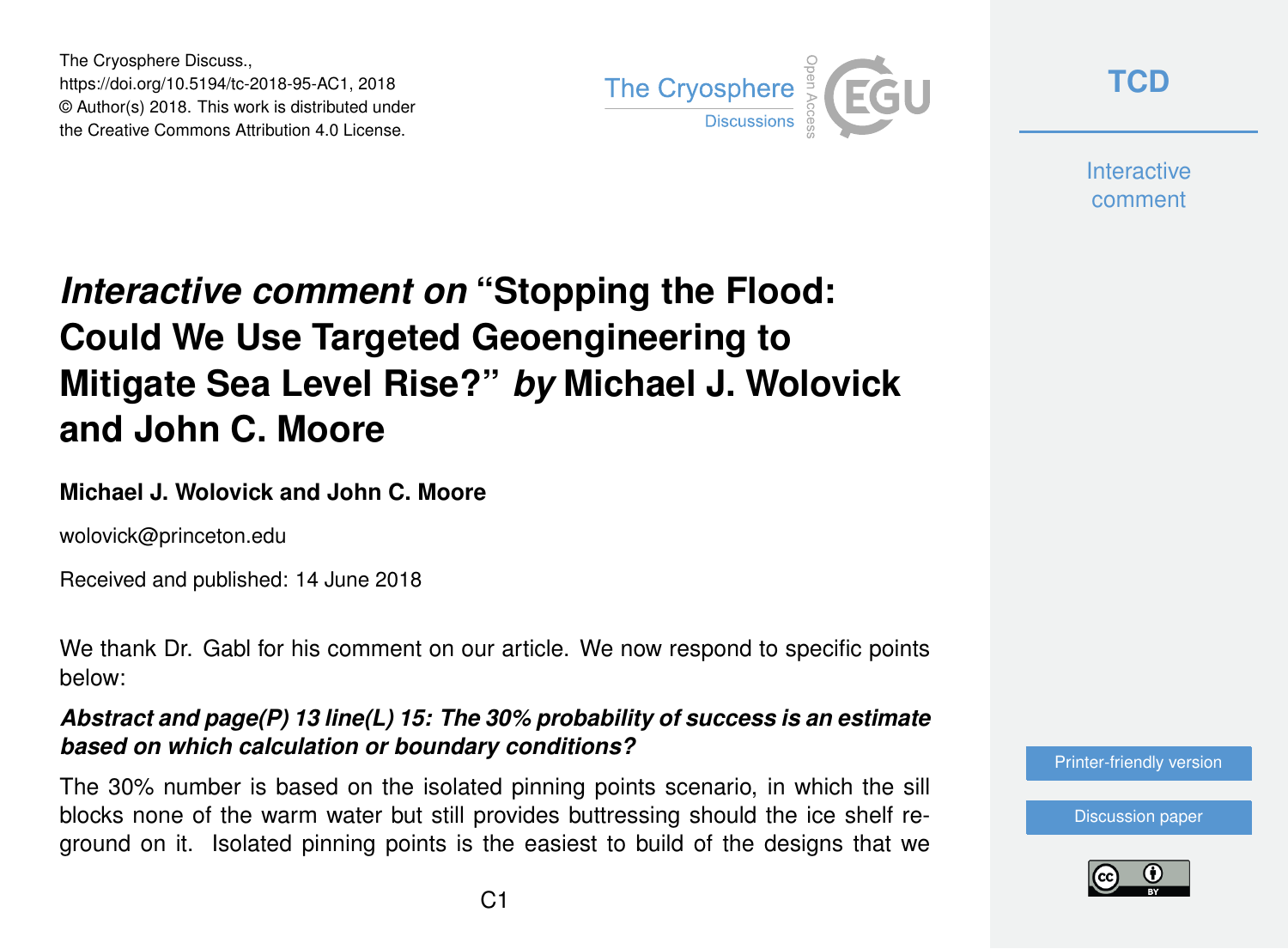considered, which is why we used the 30% number in these two locations. The abstract already clarified that the 30% number refers to the smallest design, and we have clarified the wording in the discussion as well.

### *The water level is fixed for the calculation time because it is comparable small to the ice sheet. I couldn't find a comment on this in the discussion part.*

That is correct, we kept sea level constant throughout the simulation. Although there are many factors that contribute to the sea level budget, they are all relatively small compared with the bed depth below sea level (500-1500 m). The maximum potential sea level contribution from Greenland is 7 m, (Bamber et al., 2013), while smaller glaciers and ice caps provide less than a meter and thermal expansion may contribute 1-2 m over a millennial timescale (Levermann et al., 2013).

The potential sea level contribution from Thwaites itself and from the rest of Antarctica is more complex, since near-field sea level actually falls when an ice sheet loses mass due to gravitational effects. We expect that the sea level changes due to Thwaites itself and to the rest of Antarctica to be a stabilizing feedback potentially counteracting the destabilizing effect of mass loss in Greenland, consistent with the results of Gomez et al. (2010) that we cite in the introduction.

*As above mentioned, I'm not an expert in this particular research field. Consequently, in my opinion it would be very useful if in the section Methods (or alternatively in the supporting information) the simplifications are summarised, which gives the reader a previous overview of the used model and its assumptions.*

Thank you for pointing out that this wasn't necessarily clear to all readers. The beginning of the Methods (P4, L27) mentions that we use a flowband model, and the supplement mentions that we employ the Shallow Shelf Approximation (also called the Shelfy-Stream Approximation, both abbreviated SSA). What "flowband SSA" means is that we treat the flow of the glacier in a width- and depth-averaged sense. We have **[TCD](https://www.the-cryosphere-discuss.net/)**

**Interactive** comment

[Printer-friendly version](https://www.the-cryosphere-discuss.net/tc-2018-95/tc-2018-95-AC1-print.pdf)

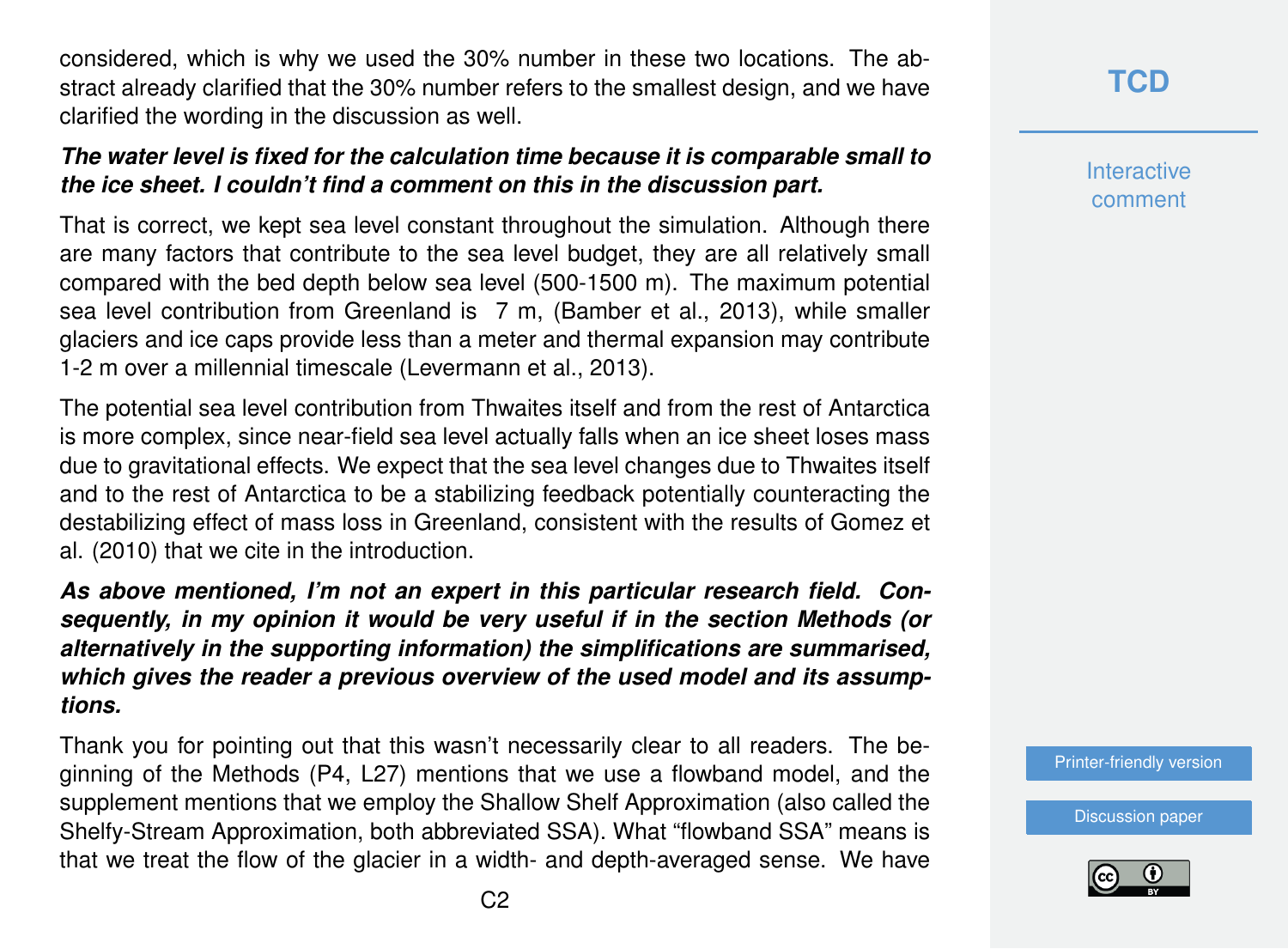added a bit of wording at the beginning of the Methods section clarifying this. We still present the model equations in detail in the supplement, but if other reviewers feel that a more lengthy list of model assumptions is needed in the main text, then we can add that too. However, for now we think that it is sufficient to mention the two biggest assumptions involved in a flowband SSA model, namely that the model is depth-averaged and width-averaged.

*P6 L10: The construction time of 10 years seems to be a very conservative approach but it's reasonable keeping the difficult boundary conditions as well as the length in mind. The fixed beginning of the work in 100 years should be questioned; especially, when looking at the animations. Except of the animation 5 all other scenarios would suggest that the sill is built under the floating ice shelf, which would lead to a dramatic increase of the difficulty and cost of the intervention. Maybe a flexible starting point of the work based on an ice-free sea on top of the potential cross section would be a good starting point.*

The way that we implemented sill construction in the model code required that the start date, location, sill dimensions, and construction duration all be specified before the model run began. In future work we could explore the effect of implementing a dynamic sill construction code that decides when to build the sill based on the condition of the model glacier, and potentially modifies the sill dimensions in response to the glacier geometry. This would also be a good place to test different levels of societal foresight: how does it change things if society begins construction when the glacier first starts retreating, as compared to a society that only starts building once the retreat has become very severe?

### *P9 L7: How did the authors define the collapse of the ice sheet? Which criteria was used? Please clarify this.*

The model glaciers had a very bimodal response depending on whether they entered a runaway marine ice sheet collapse or not. For those that did not collapse, the grounding

# **[TCD](https://www.the-cryosphere-discuss.net/)**

**Interactive** comment

[Printer-friendly version](https://www.the-cryosphere-discuss.net/tc-2018-95/tc-2018-95-AC1-print.pdf)

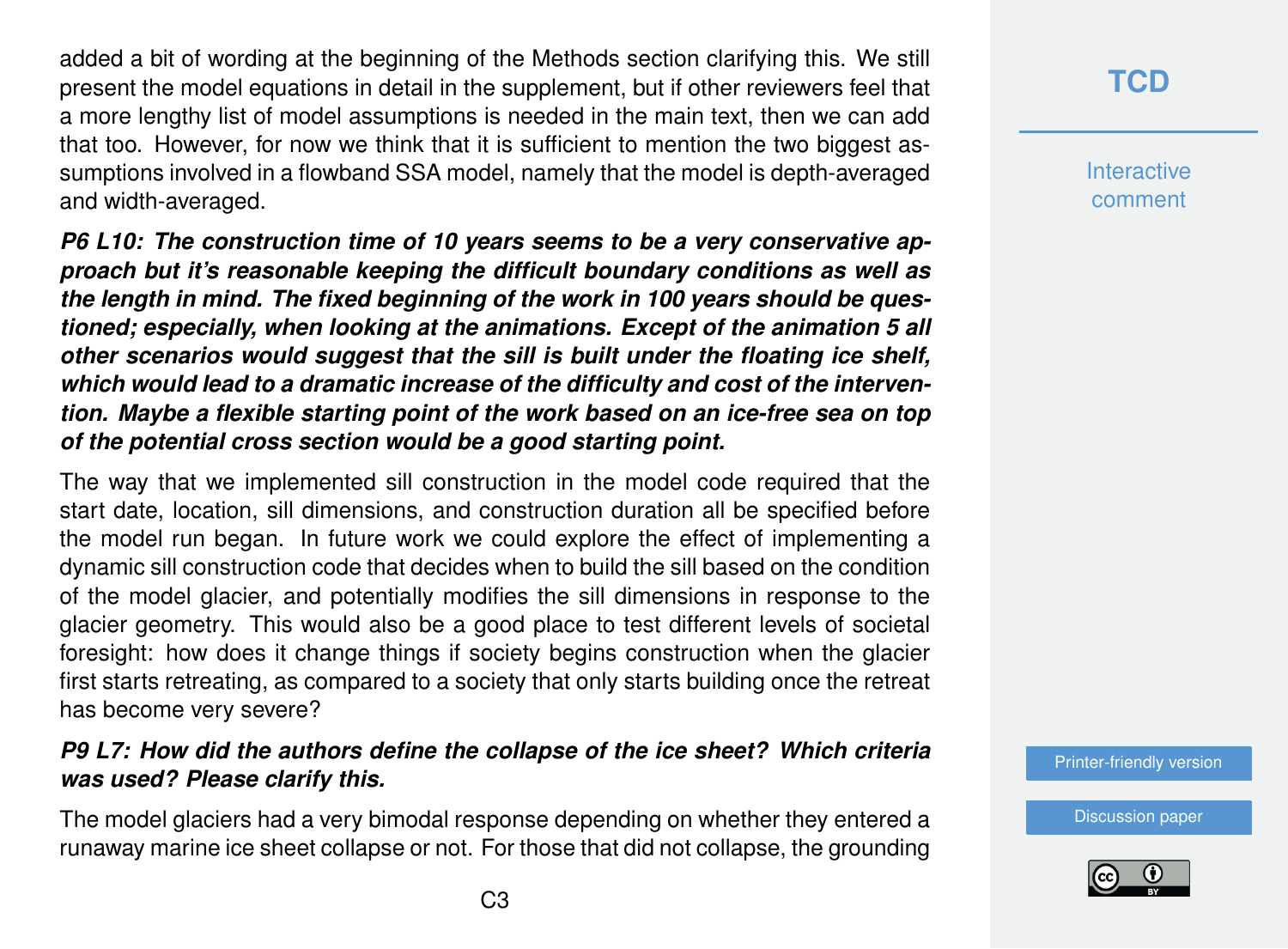line never strayed more than 10 km behind the present-day position and ice volume stayed close to the present-day value. For glaciers that did enter a runaway retreat, the grounding line retreated hundreds of kilometers inland, volume above flotation collapsed, and the rates of both retreat and volume loss increased drastically. In practice we defined a collapse as any run in which the grounding line retreated more than 25 km, however alternate thresholds based on volume loss, rate of retreat, or rate of volume loss would have produced similar results.

#### *Figure 5: It would be good to have a clear connection the individual subfigures and the added animations.*

All snapshots in Figure 5 come from animation 3. We have clarified this in the figure caption.

*The discussion starts with a general comment and some further (research) questions and ends with the geoengineering. In the middle part the used approach is discussed and ranked as a first step. I would suggest to split this into two different subsections. One with a general discussion and an additional part, in which all assumptions are summarised.*

We will consider this possible reorganization depending on what the reviewers say.

*The animation 1 and 2 only cover 120 years of the total investigated 1000 years. It would be nice to see the full period to compare it to those with the intervention. All animations show the similar first 100 years and in consequence the novelty of these videos are only 20 years.*

Those animations only have 120 years to show because the model became numerically unstable in the late stages of collapse, and we included code that automatically terminated the model run if numerical instability was detected. The final snapshot of those animations shows an extremely thin ice shelf extending far out into the sea; this ice shelf would have rapidly calved away in the ensuing year. Since our numerical scheme **Interactive** comment

[Printer-friendly version](https://www.the-cryosphere-discuss.net/tc-2018-95/tc-2018-95-AC1-print.pdf)

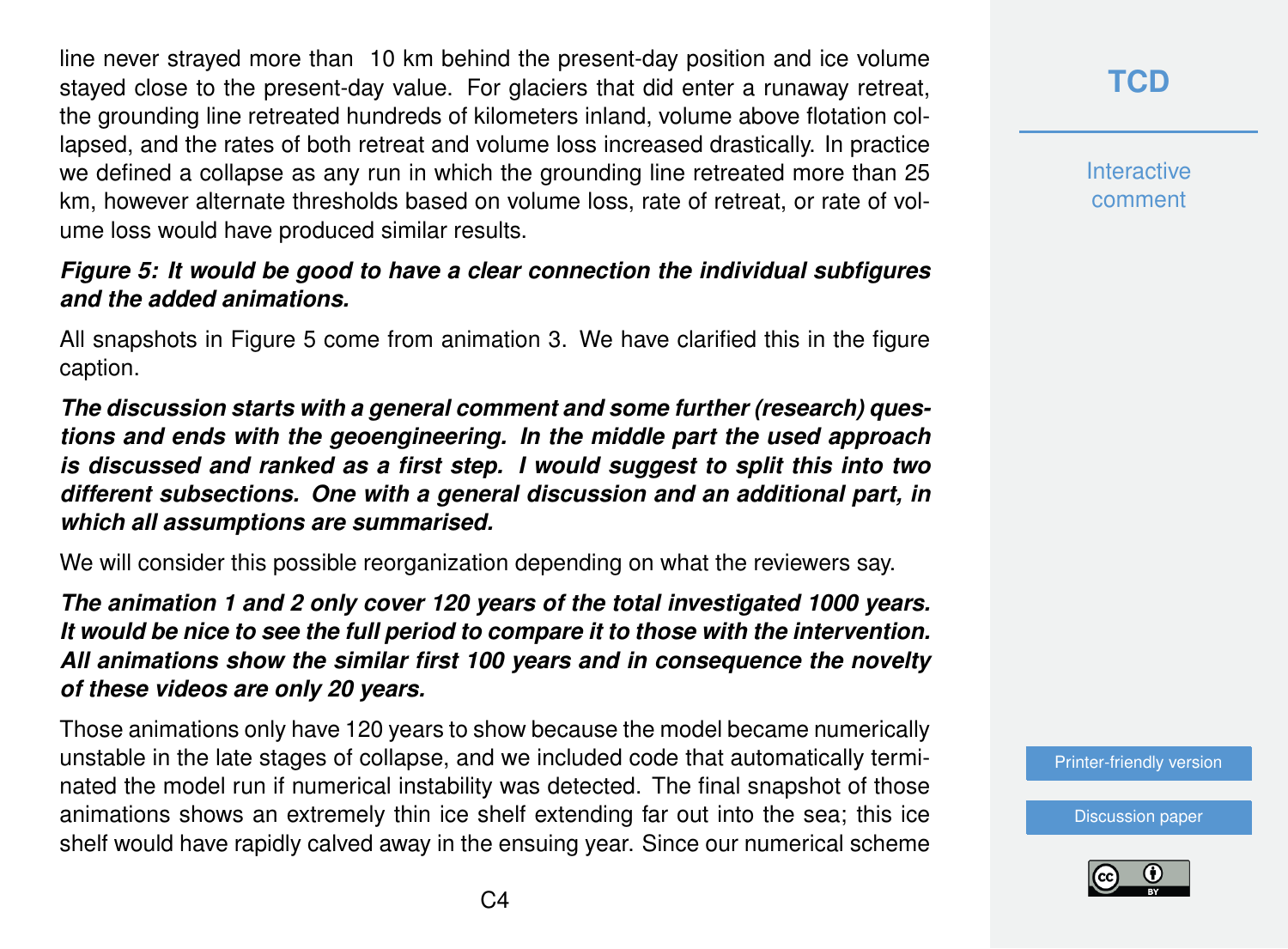always uses the same number of grid cells no matter the length of the glacier, a retreating calving front causes the grid cells to shrink, and since the timestep remains constant, this would eventually cause a numerical stability threshold to be crossed. Steep ice thickness gradients and fast ice velocities in the late stage of a collapse also lower the threshold for numerical instabilities to grow. Setting a timestep short enough to preserve numerical stability in the late stages of a collapse would have increased processing time in the rest of the model runs.

We did not prioritize the ability of our model to simulate the late stages of a collapse since the assumptions behind a flowband model break down in the late stages of a collapse anyway: width-averaged models assume that the cross-flow structure of the glacier remains the same over time, but large retreats should change the ice sheet geometry sufficiently to draw in substantial ice from the sides and destabilize neighboring glacier basins. We assume that Thwaites finishes collapsing after the model run ends, and brings the rest of West Antarctica with it (Feldmann and Levermann, 2015).

### *If I understand it correctly, the animation 1 and 2 show the same result hence the build structure has 0% blockage. It would be very useful, if in the section Movies in the supplement documents the choice of the presented movies would be explained and also the main findings summarised.*

As mentioned in the methods section (P6, L13-14), we use the scenario with 0% water blocking to represent isolated artificial pinning points instead of a continuous artificial sill. In other words, the structure provides no water blockage but it does provide physical buttressing if the ice regrounds on it. Animations 1 and 2 show the same behavior because the ice shelf never regrounds, resulting in a failed intervention. However, if the shelf had been able to reground in animation 2 then the subsequent model evolution would have been different. We have added wording on P6 L14 to clarify this.

*I would like to thank the authors for their very interesting paper and I'm looking forward to the final version. Thank you!*

# **[TCD](https://www.the-cryosphere-discuss.net/)**

**Interactive** comment

[Printer-friendly version](https://www.the-cryosphere-discuss.net/tc-2018-95/tc-2018-95-AC1-print.pdf)